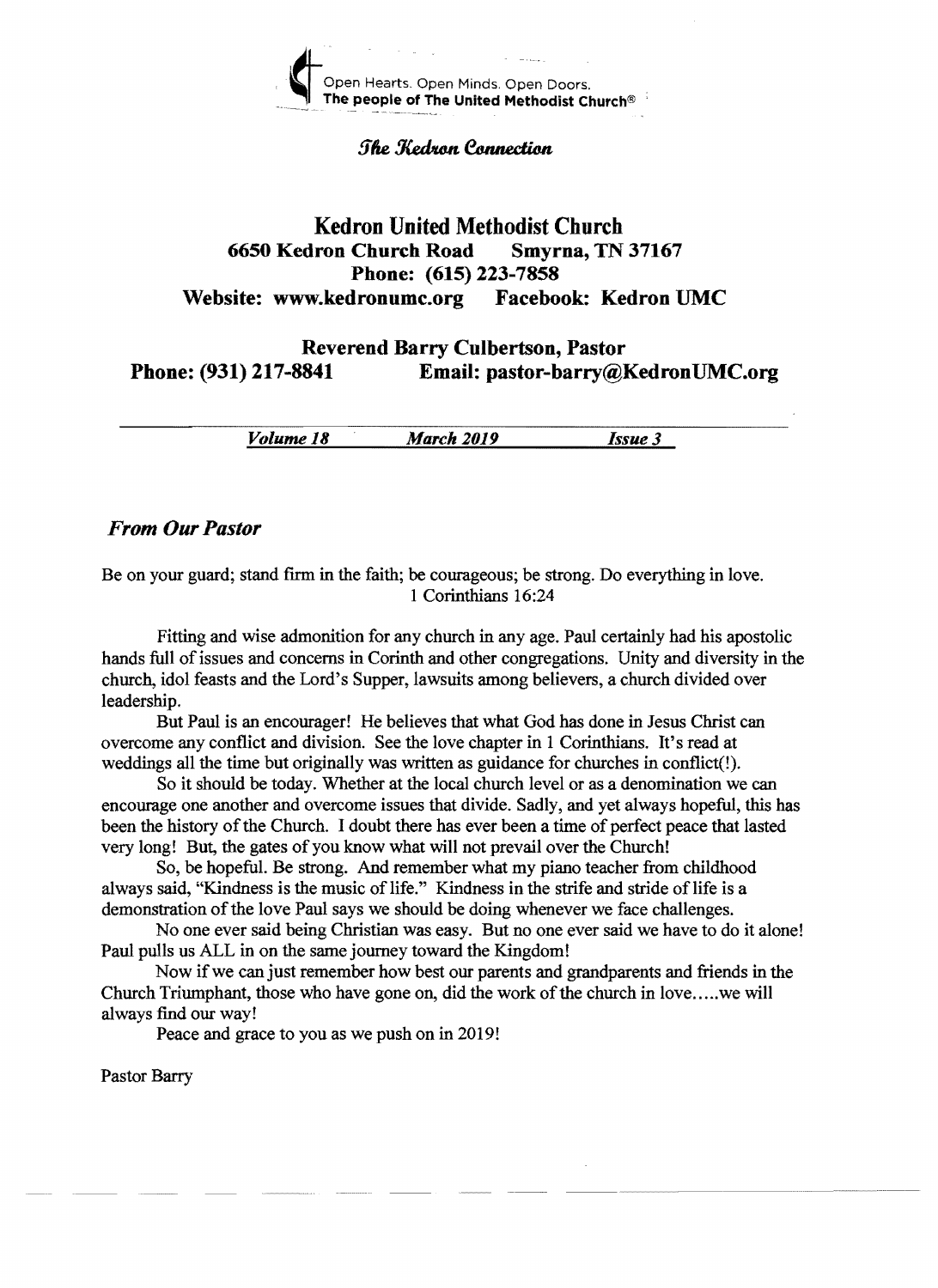# **Men's Breakfast**

The Men's Breakfast will be Saturday, March 2. Breakfast will be served at 8:00 a.m. in the fellowship hall. This will be a time of good fellowship and good food.

### **Ash Wednesday Service**

This year our Ash Wednesday Service will be at Kedron. We will begin at 6:00 p.m. on March 6.

# **Fellowship Supper**

Our March Fellowship Supper will be Wednesday, March 13. The First Wednesday in March is Ash Wednesday. March 13 will be a soup and sandwich meal. We have a volunteer to make grilled cheese sandwiches. We need others to volunteer for at least two crockpots of soup, crackers, other sandwiches and desserts. Please contact Martha Fraley to let her know what food you would like to bring. Phone 615-896-5780 Email fraleyl54@gmaiLcom

# **Bible Study**

The Bible Study led by Rev. Travis Perry continues. The group meets at the home of Lytle Hodge on Tuesdays at 9:30 a.m. The address is 507 Hazelwood Drive, Smyrna.

# **Youth**

The Youth met on February 23 at Stars and Strikes in Smyrna. The Faith Formation study got offto a good start. The group will meet at Kedron on March 23.

# **Bucket Offerings**

In March our bucket offerings at Sunday morning worship will be donated to the Fisher House in Murfreesboro. This provides housing for families of patients at the Veteran's Administration Hospital.

Proverbs 16:23-24 was the quotation in the February newsletter.

**Food Bank**<br>You may bring food donations for the local food Food Bank<br>You may bring food donations for the local food<br>bank to the church the first and second Sundays of the month. Place the food items on the pew in the narthex. The food will be delivered to our local food bank. The suggested items for March are canned beans and bags of dried beans. All non-perishable foods are accepted.

# **Shared Lenten Study**

Again this year there will be a shared Lenten study held at various churches - possibly Concord, St. Pauls, Eagleville, Lock's, Rover. Pastor Barry will announce the time and location of each study. The study begins on March 10 and ends on April 7. It looks to be a very engaging study. Pastor Barry has the study books Simon Peter by Adam Hamilton. The books are about \$11.00 each. Contact Pastor Barry if you are interested in the study.

# **Laity Meeting**

The Rutherford County Laity Fellowship will meet at Smyrna First UMC on March 25. The meeting will begin at 6:30 p.m. The church address is 301 Sam Davis Road.

# Thank You

Thanks to John Vance, Linda Lee and Wayne Lee for your work to make a new church directory. This is much appreciated.

# **Happy Birthday to:**

| Mary Ellen Vance      | March 4  |
|-----------------------|----------|
| <b>Tanner Stacey</b>  | March 5  |
| <b>Ricky Fann</b>     | March 21 |
| Frank Pagello         | March 25 |
| Rev. Barry Culbertson | March 27 |
| Carol Dorn            | March 31 |
| Chaplain Rob Dunbar   | March 31 |

# **Happy Anniversary to:**

| Doug and Dee Rouse                      | March 14 |
|-----------------------------------------|----------|
| Rev. Travis and Margaret Perry March 16 |          |
| Gaylord and Carol Dorn                  | March 19 |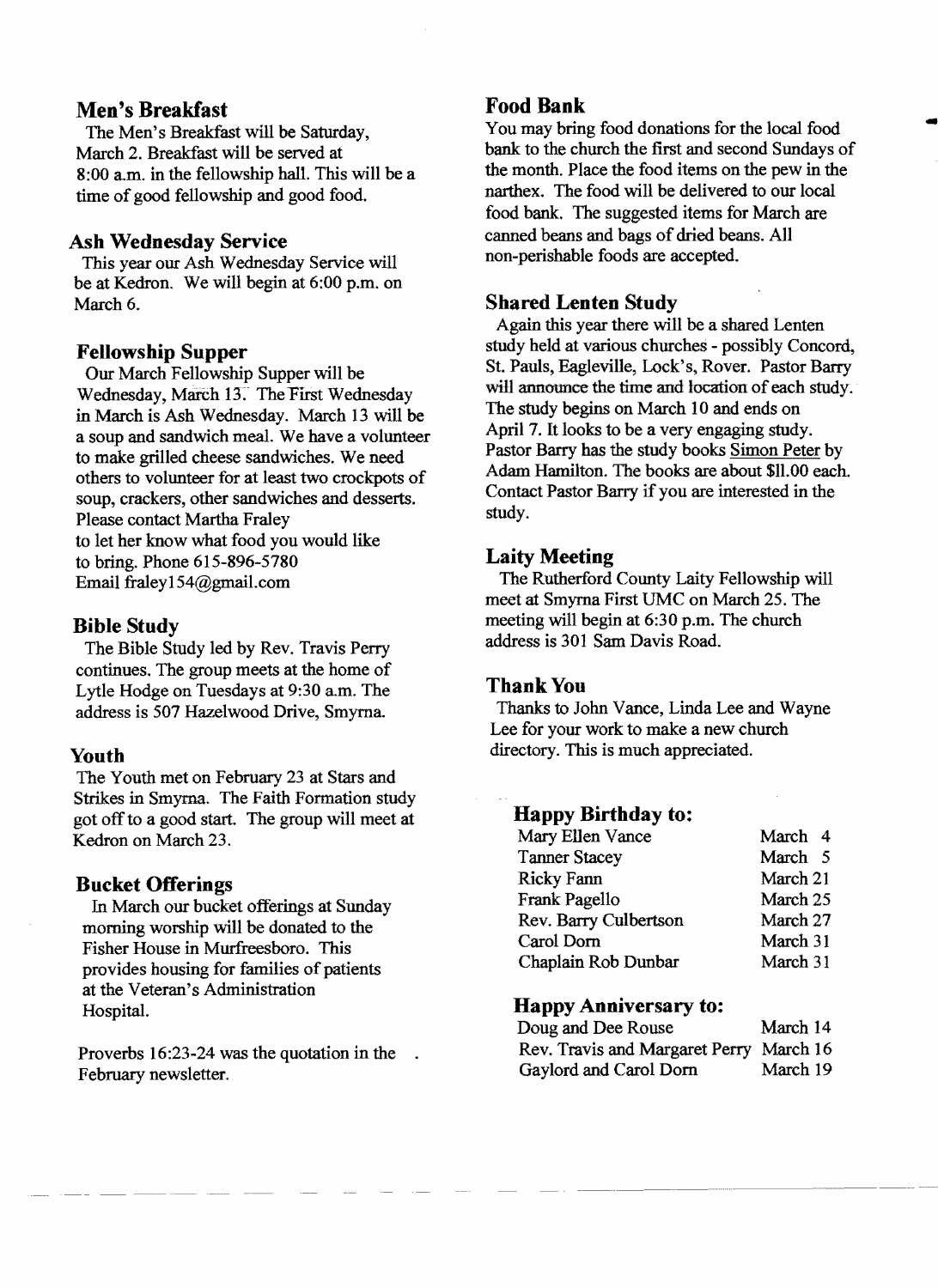#### **Where is this found?**

"The Lord is my strength and my might, and he has become my salvation; this is my God and I will praise him ... and I will exalt him."

NRSV (hint - Book of Exodus)

# **Ash Wednesday**

The Season of Lent begins with Ash Wednesday, 46 days before Easter. (The six Sundays that fall during the 40 days of Lent stretch the season out a little.) The date of Ash Wednesday is always determined by the date of Easter. This year Ash Wednesday is March 6.

An ancient tradition for this day is to burn palm branches from the previous Palm Sunday and to use these ashes to make the sign of the cross on the forehead or the back of the hand. This is a symbolic way of saying, I'm sorry, and I want to change" a tradition that began long ago.

Sometimes the ashes are mixed with oil, which is a sign of healing and blessing. This reminds us that when we ask God for forgiveness, God helps us turn our lives around and start again.

#### **The Season of Lent**

The Sundays are not included in the season of Lent because each Sunday is, in its own way, a celebration of the resurrection. Thus, officially, the Sundays are counted as Sundays "in" Lent rather than "of" Lent.

The name of the season comes from the old English word *lengten* meaning Spring. Similar to the modern word lengthen, it simply meant that the days were getting longer. This reminds us that sometimes, faith symbols and seasons of the church year can have associations with the natural world.

The symbolism of 40 days parallels the time that the Gospels tell us Jesus spent in the wilderness. Traditionally it was a time for people to prepare for baptism at Easter, and later became a general season of self-reflection and repentance for all Christians.

#### **March Calendar**

Saturday, March 2: World Day of Prayer 8:00 am. Men's Breakfast Sunday, March 3: Transfiguration Sunday 8:45 a.m. Sunday School<br>9:30 a.m. Worship Servic Worship Service Tuesday, March 5:<br>9:30 a.m. Bib Bible Study Wednesday, March 6: 6:00 p.m. Ash Wednesday Service at Kedron Sunday, March 10: 1st Sunday in Lent Daylight Saving Time begins. 8:45 a.m. Sunday School<br>9:30 a.m. Worship Servic Worship Service Shared Lenten Study begins. Tuesday, March 12:<br>9:30 a.m. Bibl **Bible Study** Wednesday, March 13: 6:30 p.m. Soup and Sandwich Fellowship Supper Sunday, March 17: 2<sup>nd</sup> Sunday in Lent 8:45 a.m. Sunday School 9:30 a.m. Worship Service Tuesday, March 19: 9:30 am. Bible Study Saturday, March 23: Time to be decided Youth Faith Formation Group meets at Kedron. Sunday, March 24: 3rd Sunday in Lent 8:45 a.m. Sunday School 9:30 a.m. Worship Service 10:30 a.m. April newsletter due. Email:

Monday, March 25:

| $6:30$ p.m.        | Rutherford Co. Laity at                          |
|--------------------|--------------------------------------------------|
|                    | Smyrna First UMC                                 |
| Tuesday, March 26: |                                                  |
|                    | 9:30 a.m. Bible Study                            |
|                    | Sunday, March 31: 4 <sup>th</sup> Sunday in Lent |
| 8:45 a.m.          | Sunday School                                    |
| 9:30 a.m.          | <b>Worship Service</b>                           |